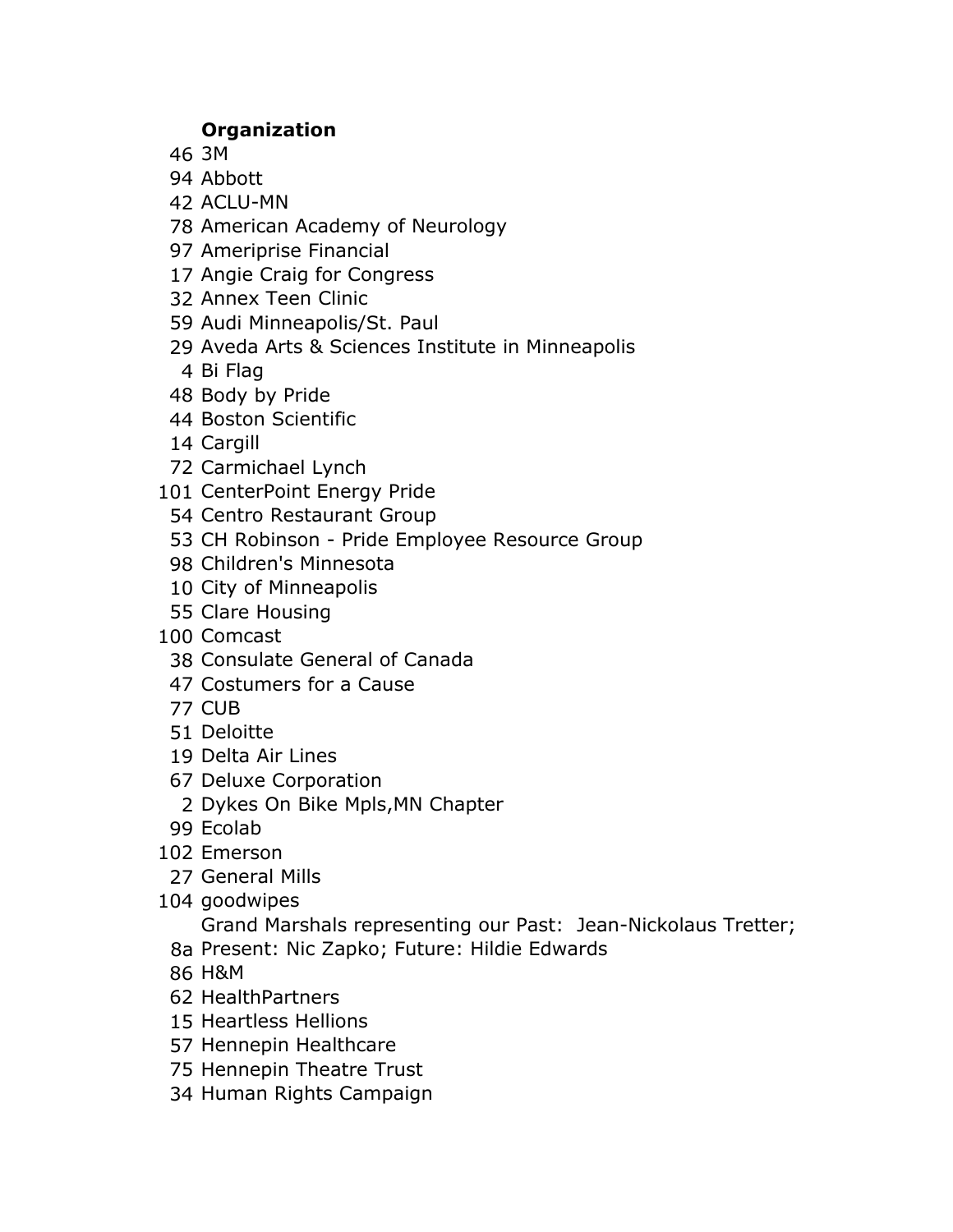- IKEA
- Imperial Court of Minnesota
- J-Pride (JFCS)

Justice Commission of the Sisters of St. Joseph of Carondelet

- and Consociates
- KARE 11
- KPMG LLP
- KSTP-FM/KS95
- Lambda Car Club
- Larkin Hoffman
- League of Minnesota Poets
	- Leather Flag
- Legislative Champions of LGBTQ Freedom and Equality
- Litin's Party Value
- Lush Lounge and Theater
- Masjid ul Hub (Caravan of Love)
- Medica
- Metro Transit
- Mid-America Festivals/Minnesota Renaissance Festival
- Minneapolis Hotel Association
- Minneapolis Mayhem Rugby Football Club
- Minneapolis Mayor Jacob Frey
- Minneapolis Public Schools
- Minnesota AFL-CIO
- Minnesota Atheists
- Minnesota Deaf Queers
- Minnesota Freedom Band
- Minnesota People of Color LGBT Pride
- Minnesota Reconciling Congregations
- Minnesota Timberwolves & Lynx
- Minnesota Twins
- Minnesota Unitarian Universalist Social Justice Alliance
- Minnesota Wild
- Minnesota Zoo
- myTalk 107.1
- Nordstrom
- North Memorial Health
- North Star Gay Rodeo Association
- North Star Roller Derby
- nVent Electric plc
- PIZZA LUCE